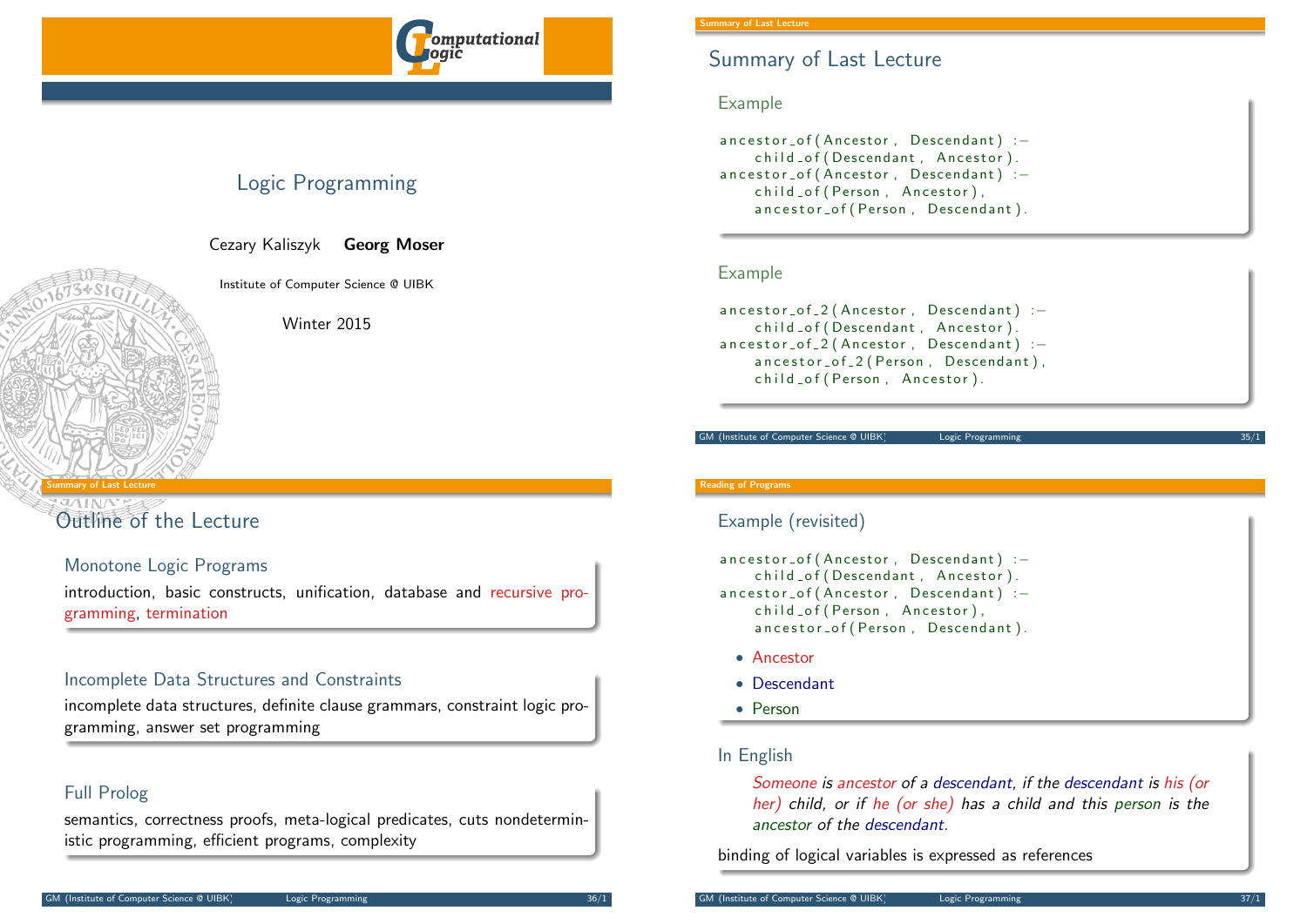# Declarative Reading

#### Definition

the declarative reading of a program is its concept as (set of) logical formulas

## Analysis

#### **1** specialisation

- if we remove clauses of a defined relation, then this relation becomes smaller; the program is specialised
- if the specialisation provides wrong answers, the original program certainly will

#### 2 generalisation

- if we remove goals from the body of a clause, the relation is extended; the program is generalised
- if the generalised program cannot derive correct facts, the original can neither

```
(Institute of Computer Science @ UIBK) Logic Programming
```
Reading of Programs

# <span id="page-1-0"></span>[. . . i](#page-0-0)[s T](#page-1-0)oo Complicated

```
Example (renaming is needed)
```
#### logic program

```
plus(0,X_3,X_3).
plus(s(X_2),Y_2,s(Z_2)) := plus(X_2,Y_2,Z_2).times(0,X,0).
times(s(X), Y, Z) : - times(X, Y, U), plus(U, Y, Z).
```
#### query

| :- $plus(s(s(0)), s(0), X)$ | $X_1 \mapsto s(0)$ , $Y_1 \mapsto s(0)$ , $X \mapsto s(Z_1)$ |
|-----------------------------|--------------------------------------------------------------|
| :- $plus(s(0), s(0), Z_1)$  | $X_2 \mapsto 0$ , $Y_2 \mapsto s(0)$ , $Z_1 \mapsto s(Z_2)$  |
| :- $plus(0, s(0), Z_2)$     | $X_3 \mapsto s(0)$ , $Z_2 \mapsto s(0)$                      |

solution  $X \mapsto s(s(s(0)))$ 

# Procedure Reading

#### Example (multiplication)

## logic program

 $plus(0,X,X)$ .  $plus(s(X), Y, s(Z)) := plus(X, Y, Z).$  $times(0,X,0)$ .  $times(s(X), Y, Z)$  : - times $(X, Y, U)$ , plus $(U, Y, Z)$ .

#### ground queries

| :- plus(s(s(0)),s(0),s(s(s(0)))) $X \mapsto s(0)$ , $Y \mapsto s(0)$ , $Z \mapsto s(s(0))$ |                                                                         |
|--------------------------------------------------------------------------------------------|-------------------------------------------------------------------------|
| :- $plus(s(0), s(0), s(s(0)))$                                                             | ı<br>$X \mapsto 0 \, , \ \ Y \mapsto s(0) \, , \ \ Z \mapsto s(0) \, ,$ |
| :- $plus(0,s(0),s(0))$                                                                     | $X \mapsto s(0)$                                                        |

solved

GM (Institute of Computer Science @ UIBK) Logic Programming

#### Recursive Programming

## Definition

- a type is a (possible infinite) set of terms
- types are conveniently defined by unary relations

#### Example

 $male(X)$ . female $(X)$ .

## Definition

- to define complex types, recursive logic programs may be necessary
- the latter types are called recursive types
- recursive types, defined by unary recursive programs, are called simple recursive types
- a program defining a type is a type definition; a call to a predicate defining a type is a type condition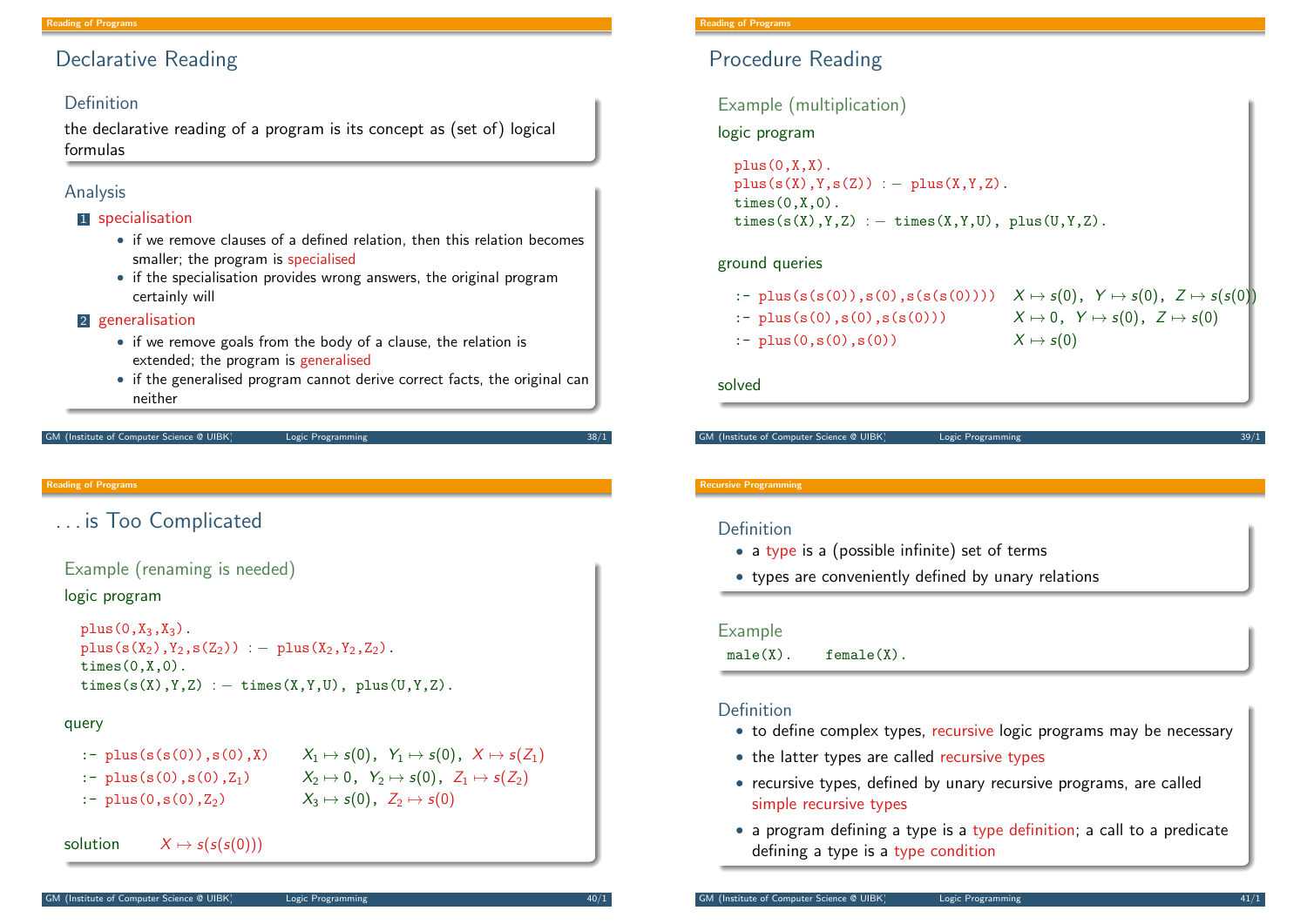# Simple Recursive Types

#### Example

```
is tree(nil).
is tree(tree(Element,Left,Right)) : −
    is_tree(Left),
    is_tree(Right).
```
#### Definition

- a type is complete if closed under the instance relation
- with every complete type  $T$  one associates an incomplete type IT which is a set of terms with instances in  $T$  and instances not in  $T$

#### Example

- the type  $\{0, s(0), s(s(0)), \ldots\}$  is complete
- the type  $\{X, 0, s(0), s(s(0)), \ldots\}$  is incomplete

M (Institute of Computer Science @ UIBK) Logic Programming

Recursive Programming

```
Example
 0 \leqslant X : - is number(X).
 s(X) \leqslant s(Y) : - X \leqslant Y.
 minimum(N_1,N_2,N_1) : -N_1 \leq N_2.
```
minimum $(N_1,N_2,N_2)$  :  $- N_2 \leq N_1$ .

#### Example

```
mod(X, Y, Z) : - Z < Y, times(Y,Q,W), plus(W,Z,X).
mod(X, Y, X) : - X < Y.
mod(X, Y, Z) : - plus(X1, Y, X), mod(X1, Y, Z).
```
#### Example

```
ackerman(0,N,s(N)).
ackerman(s(M),0,Va1) := actermann(M,s(0),Val).ackerman(s(M),s(N),Val) := akerman(s(M),N,Val),ackerman(M,Val<sub>1</sub>,Val).
```
#### Recursive Programming

# Arithmetic

Example

```
is number(0).
is_number(s(X)) := is_number(X).
```
#### Example

```
plus(0,X,X) := is_number(X)..
plus(s(X), Y, s(Z)) := plus(X, Y, Z).times(0,X,0).
times(s(X), Y, Z) : - times(X, Y, U), plus(U, Y, Z).
```
#### Example

```
factorial(0,s(0)).
factorial(s(N),F) : – factorial(N,F<sub>1</sub>), times(s(N),F<sub>1</sub>,F).
```
GM (Institute of Computer Science @ UIBK) Logic Programming

#### Recursive Programming

## Lists

#### **Notation**

| $\bullet$ $\Box$      | empty list                      |                                                                |
|-----------------------|---------------------------------|----------------------------------------------------------------|
| $\bullet$ [H T]       | list with head $H$ and tail $T$ |                                                                |
| $\bullet$ $\Gamma$ A1 | <b>TALETTE</b>                  | list with one element                                          |
| $\bullet$ [A,B]       |                                 | $[A][B][1]$ list with two elements                             |
|                       |                                 | • $[A, B   T]$ $[A   [B   T]]$ list with at least two elements |

## Example

 $is\_list([])$ .  $is\_list([X|Xs])$  :  $-$  is $\_list(Xs)$ .

# Notation

| formal object             | cons pair syntax element syntax |       |
|---------------------------|---------------------------------|-------|
| $\cdot$ (a, [])           | [a][1]                          | lal   |
| $(a, (b, []))$ [al[bl[]]] |                                 | [a,b] |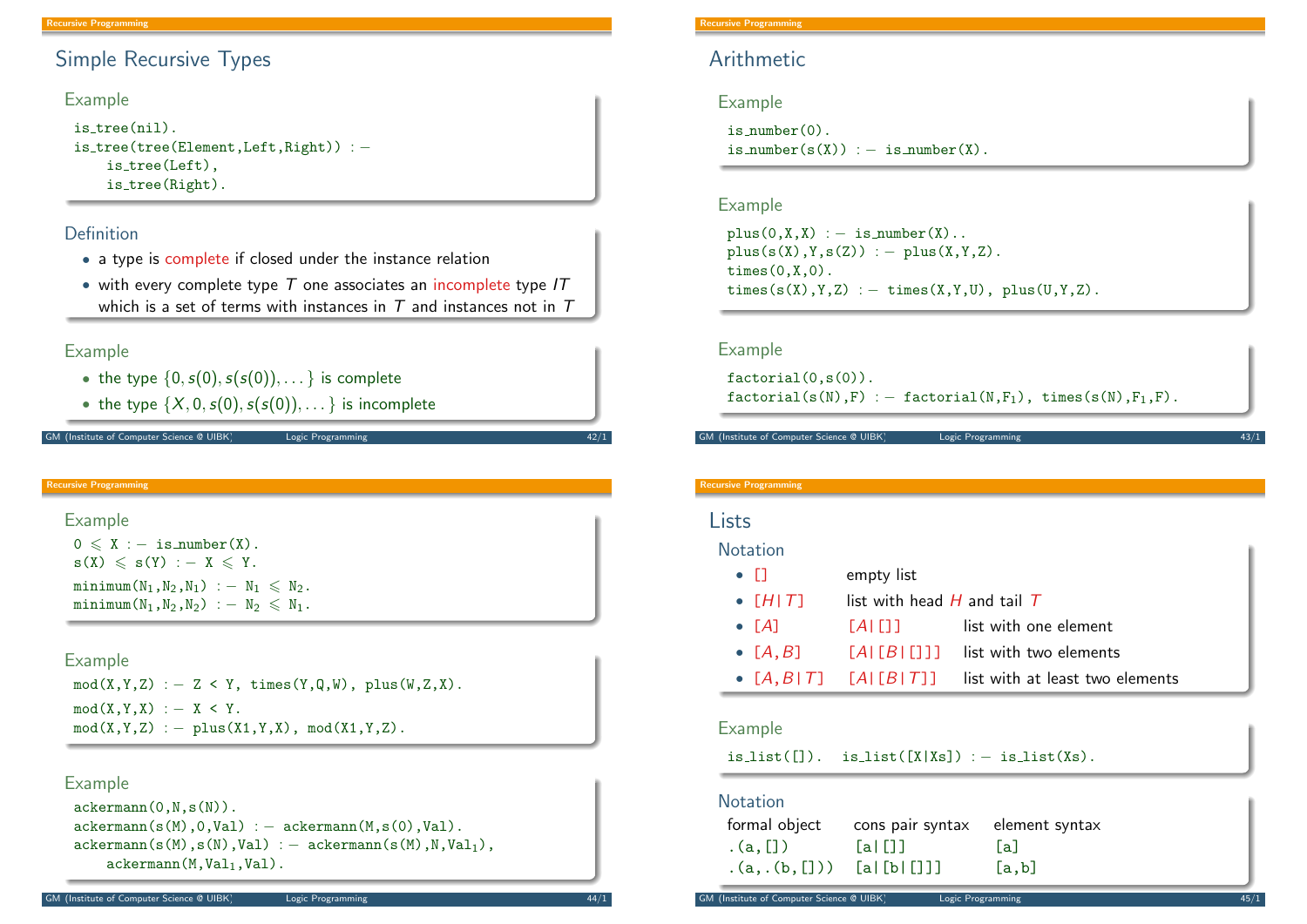#### Recursive Programming

#### Example

 $member(X, [X|Xs])$ . member(X,[Y|Xs]) : – member(X,Xs). : – member(X, $[a, b, a]$ ).

#### Example

```
append(Xs,Ys,Zs) : − append([\ ],Ys,Ys).
   Xs = [], append([H|Ts],Ys,[H|Zs]) : −
   Zs = Ys. append(Ts, Ys, Zs).
append(Xs,Ys,Zs) : −
   Xs = [H|Ts].
   append(Ts,Ys,Us),
   Zs = [H|Us].
```
#### Example

```
prefix([], Xs). suffix(Xs, Xs).
prefix([X|Xs], [X|Ys]) : - suffix(Xs,[Y|Ys]) : -prefix(Xs,Ys). \text{suffix}(Xs, Ys).
```
GM (Institute of Computer Science @ UIBK) Logic Programming

#### Termination of Programs

# <span id="page-3-0"></span>[Term](#page-1-0)[in](#page-3-0)ation Analysis

#### Fact

- for termination analysis only recursive calls (cycles in call tree) are essential
- let's remove non-recursive rules

## Example (specialised)

```
ancestor_of_2 (Ancestor, Descendant) :- false,
    child of (Descendant, Ancestor).
ancestor_of_2 (Ancestor, Descendant) :-
    ancestor_of_2 (Person, Descendant),
    child _of ( Person, Ancestor).
```
#### equivalently

```
ancestor_of_2 (Ancestor, Descendant) :-
    ancestor_of_2 (Person, Descendant),
    child _of ( Person, Ancestor ).
```
#### Termination of Programs

Example (non termination)

 $\div$  /-& infinite.

 $in finite$  : $-$  in finite.

Example (again, but different)

 $\cdot = 8$  winfinite

winfinite  $:$  winfinite. winfinite

Example (non termination yet again)

 $: -$  hinfinite.  $\therefore$  /-& hinfinite, false.

hin finite. hin finite  $\cdot$  - hin finite

GM (Institute of Computer Science @ UIBK) Logic Programming

# Termination of Programs

#### Example

```
ancestor_of_2 (Ancestor, Descendant) :-
    ancestor_of_2 (Person, Descendant),
    child _of ( Person, Ancestor).
```
- Ancestor doesn't occur in first goal  $($  = recursive call)
- no influence on termination behaviour
- Descendant remains unchanged
- last goal has no effect

Example (specialised and generalised)

 $\frac{1}{2}$  ancestor\_of\_2 (Ancestor, Descendant).

```
ancestor_of_2 (Ancestor, Descendant) :-
    ancestor_of_2 (Person, Descendant), false
    child _ of ( Person, Ancestor).
```